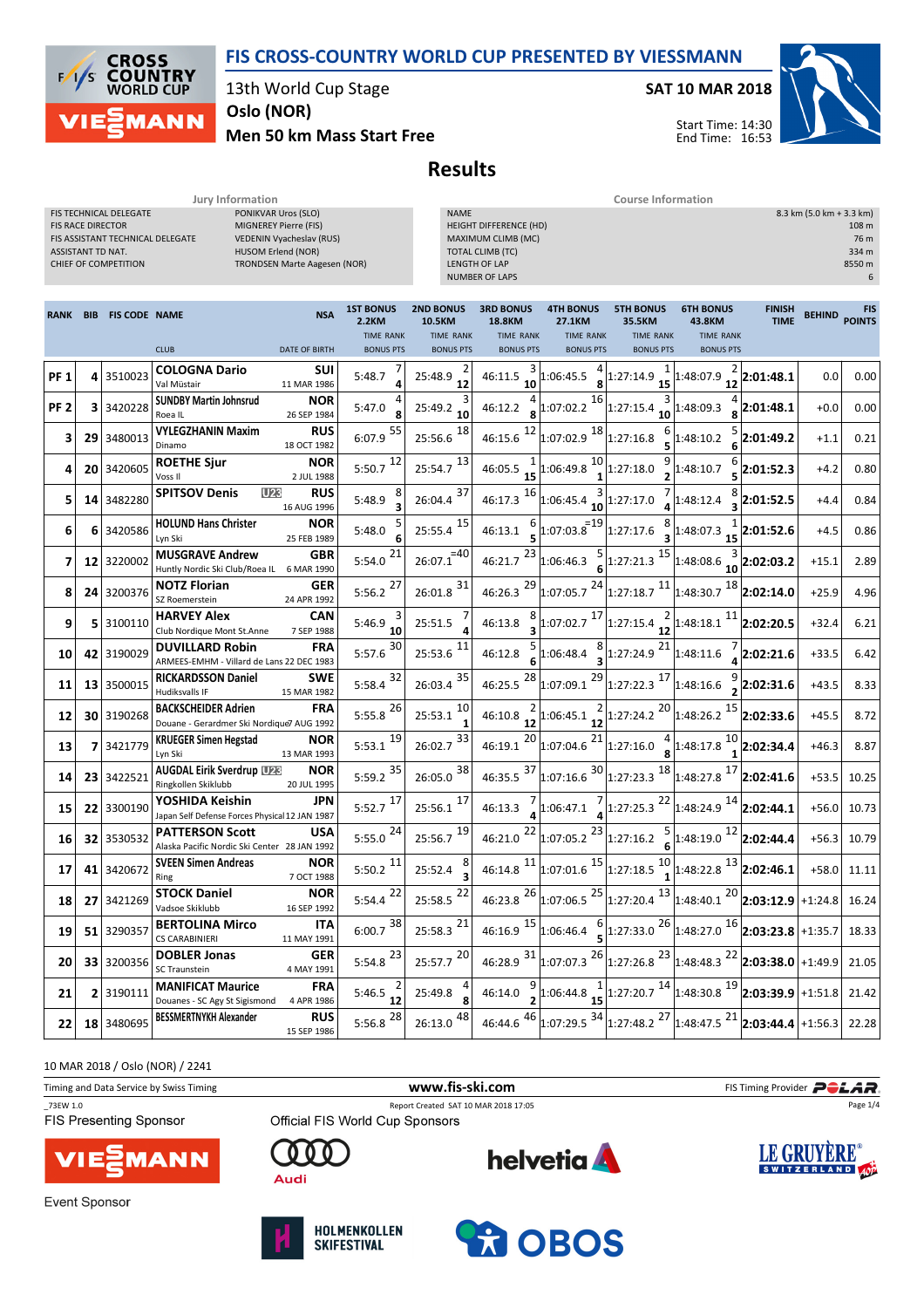FIS CROSS-COUNTRY WORLD CUP PRESENTED BY VIESSMANN



13th World Cup Stage

SAT 10 MAR 2018



Oslo (NOR)

Men 50 km Mass Start Free

## Results

|    | RANK BIB FIS CODE NAME | <b>NSA</b>                                                                              | <b>1ST BONUS</b><br>2.2KM            | 10.5KM                                          | 2ND BONUS 3RD BONUS<br>18.8KM        | <b>4TH BONUS</b><br>27.1KM           | <b>5TH BONUS</b><br>35.5KM                                                                                      | <b>6TH BONUS</b><br>43.8KM           | <b>FINISH</b><br><b>TIME</b> | <b>BEHIND</b> | <b>FIS</b><br><b>POINTS</b> |
|----|------------------------|-----------------------------------------------------------------------------------------|--------------------------------------|-------------------------------------------------|--------------------------------------|--------------------------------------|-----------------------------------------------------------------------------------------------------------------|--------------------------------------|------------------------------|---------------|-----------------------------|
|    |                        | <b>CLUB</b><br><b>DATE OF BIRTH</b>                                                     | <b>TIME RANK</b><br><b>BONUS PTS</b> | <b>TIME RANK</b><br><b>BONUS PTS</b>            | <b>TIME RANK</b><br><b>BONUS PTS</b> | <b>TIME RANK</b><br><b>BONUS PTS</b> | <b>TIME RANK</b><br><b>BONUS PTS</b>                                                                            | <b>TIME RANK</b><br><b>BONUS PTS</b> |                              |               |                             |
| 23 | 53 3501167             | <b>ENGDAHL Petter</b><br><b>SWE</b>                                                     | $5:59.1$ $34$                        | $25:59.1$ <sup>24</sup>                         |                                      |                                      | 46:18.0 $^{17}$ 1:06:50.7 $^{11}$ 1:27:48.3 $^{28}$ 1:48:53.4 $^{24}$ 2:04:19.8 +2:31.7                         |                                      |                              |               | 29.06                       |
|    |                        | 23 JUL 1994<br>Oestersunds SK<br><b>NISKANEN livo</b><br><b>FIN</b>                     |                                      |                                                 |                                      |                                      |                                                                                                                 |                                      |                              |               |                             |
| 24 | 9 3180535              | Vuokatti Ski Team Kainuu<br>12 JAN 1992                                                 | $5:53.5$ <sup>20</sup>               | 25<br>25:59.4                                   |                                      |                                      | 46:22.8 $^{25}$ 1:07:03.8 $^{219}$ 1:27:29.1 $^{25}$ 1:49:07.6 $^{25}$ 2:04:24.2 +2:36.1                        |                                      |                              |               | 29.90                       |
| 25 | 8 3482119              | <b>RUS</b><br><b>CHERVOTKIN Alexey UPR</b><br>30 APR 1995                               | 5:49.4                               | $26:03.1$ 34                                    |                                      |                                      | 46:22.1 $^{24}$ 1:07:23.3 $^{32}$ 1:27:24.2 $^{19}$ 1:48:52.2 $^{23}$ 2:05:14.7 +3:26.6                         |                                      |                              |               | 39.58                       |
| 26 | 47 3501297             | <b>SANDSTROEM Bjoern UPR</b><br><b>SWE</b><br>Piteaa Elit SK<br>17 FEB 1995             | $6:07.3$ <sup>54</sup>               | $26:03.8$ <sup>36</sup>                         |                                      |                                      | 46:30.9 $35$ 1:06:51.2 $12$ 1:27:54.4 $29$ 1:49:58.7 $28$ 2:05:17.3 +3:29.2                                     |                                      |                              |               | 40.08                       |
| 27 | 44 3420614             | <b>NYGAARD Per Kristian</b><br><b>NOR</b><br>Vestre Spone IF<br>12 JUL 1987             | $6:04.5$ <sup>48</sup>               | 25:59.9 26                                      |                                      |                                      | 46:24.8 <sup>27</sup> 1:07:30.5 <sup>36</sup> 1:28:29.2 <sup>32</sup> 1:50:22.7 <sup>33</sup> 2:05:28.4 +3:40.3 |                                      |                              |               | 42.20                       |
| 28 | 35 3100006             | CAN<br><b>KERSHAW Devon</b><br>Onaping Falls Nordics Ski Club 20 DEC 1982               | $6:02.4$ <sup>43</sup>               | $26:11.3$ <sup>46</sup>                         |                                      |                                      | 46:32.0 $36 _{1:07:29.7}$ $35 _{1:28:44.2}$ $35 _{1:50:21.1}$ $32 _{2:05:31.7} _{+3:43.6}$                      |                                      |                              |               | 42.83                       |
| 29 | 21 3180301             | <b>LEHTONEN Lari</b><br><b>FIN</b><br>21 JUN 1987<br>Imatran Urheilijat                 | $5:52.1$ <sup>15</sup>               | $26:00.4$ 27                                    |                                      |                                      | 46:39.3 $^{41}$ 1:07:42.0 $^{40}$ 1:28:43.4 $^{34}$ 1:50:20.4 $^{31}$ 2:05:43.6 +3:55.5                         |                                      |                              |               | 45.11                       |
| 30 | 34 3482105             | YAKIMUSHKIN Ivan<br><b>RUS</b><br>17 JUN 1996                                           | $6:05.5$ <sup>50</sup>               | 42<br>26:08.4                                   |                                      |                                      | 46:38.3 $^{40}$ 1:07:39.5 $^{37}$ 1:28:21.2 $^{31}$ 1:50:07.2 $^{29}$ 2:06:01.8 +4:13.7                         |                                      |                              |               | 48.60                       |
| 31 | 28 3421467             | <b>RUNDGREEN Mathias</b><br><b>NOR</b><br>Byaasen Skiklub<br>21 FEB 1991                | $5:57.8$ <sup>31</sup>               | $26:09.3 \begin{bmatrix} 43 \\ 1 \end{bmatrix}$ |                                      |                                      | 46:37.0 $38 _{1:08:31.0}$ $44 _{1:29:29.3}$ $40 _{1:51:07.5}$ $34 _{2:06:03.5} _{+4:15.4}$                      |                                      |                              |               | 48.93                       |
| 32 | 31 3422029             | <b>HOEL Johan</b><br><b>NOR</b><br>Aasen II<br>17 DEC 1994                              | $5:57.0$ <sup>29</sup>               | $26:01.1$ <sup>29</sup>                         |                                      |                                      | 46:30.8 $34$ 1:07:08.2 $28$ 1:27:27.3 $24$ 1:49:29.3 $27$ 2:06:14.5 +4:26.4                                     |                                      |                              |               | 51.03                       |
| 33 | 26   1362656           | <b>LIVERS Toni</b><br><b>SUI</b><br>Davos<br>2 JUN 1983                                 | 47<br>6:04.4                         | $26:07.1^{=40}$                                 |                                      |                                      | 46:42.7 $44 1:07:41.1$ $38 1:29:30.4$ $41 1:51:24.2$ $38 2:06:42.9 +4:54.8 $                                    |                                      |                              |               | 56.47                       |
| 34 | 48 3100175             | <b>KILLICK Graeme</b><br>CAN<br>Ptarmigan Nordic Ski Club<br>26 FEB 1989                | $6:03.1$ <sup>44</sup>               | $26:09.8$ <sup>44</sup>                         |                                      |                                      | 46:30.1 $32 $ 1:07:41.3 $39 $ 1:29:17.6 $39 $ 1:51:22.1 $35 $ <b>2:06:43.2</b> +4:55.1                          |                                      |                              |               | 56.53                       |
| 35 | 16 3420577             | <b>DYRHAUG Niklas</b><br><b>NOR</b><br>Tydal IL<br>6 JUL 1987                           | $5:52.5$ <sup>16</sup>               | 25:50.6                                         |                                      |                                      | 46:19.0 $^{19}$ 1:07:04.9 $^{22}$ 1:27:22.3 $^{16}$ 1:49:22.5 $^{26}$ 2:07:09.7 +5:21.6                         |                                      |                              |               | 61.61                       |
| 36 | 43 3300494             | <b>U23</b><br>JPN<br><b>BABA Naoto</b><br>Senshu University<br>20 JUL 1996              | $6:06.4$ <sup>51</sup>               | $26:14.7$ <sup>50</sup>                         |                                      |                                      | 46:45.5 $^{47}$ 1:08:31.9 $^{45}$ 1:29:31.7 $^{42}$ 1:51:40.8 $^{39}$ 2:07:09.8 +5:21.7                         |                                      |                              |               | 61.63                       |
| 37 | 17 3190302             | <b>PARISSE Clement</b><br><b>FRA</b><br>MegEve<br>6 JUL 1993                            | $5:51.6$ <sup>14</sup>               | $25:54.2$ <sup>12</sup>                         |                                      |                                      | 46:20.3 $^{21}$ 1:07:07.8 $^{27}$ 1:29:16.8 $^{38}$ 1:51:23.1 $^{36}$ 2:07:52.5 +6:04.4                         |                                      |                              |               | 69.81                       |
| 38 | 37 3530496             | <b>NORRIS David</b><br><b>USA</b><br>Alaska Pacific Nordic Ski Center 12 DEC 1990       | $6:03.8$ <sup>46</sup>               | $26:05.8$ <sup>39</sup>                         |                                      |                                      | 46:57.4 $^{48}$ 1:09:10.0 $^{50}$ 1:30:54.3 $^{47}$ 1:52:42.1 $^{42}$ 2:08:07.8 +6:19.7                         |                                      |                              |               | 72.74                       |
| 39 | 25 3190280             | <b>TARANTOLA Damien</b><br><b>FRA</b><br>Chamonix Mont Blanc<br>14 OCT 1991             | 5:58.4 $33$                          | $25:58.5$ <sup>23</sup>                         |                                      |                                      | 46:28.1 $30\Big 1.07:19.9\Big 31\Big 1.28:42.3\Big 33\Big 1.51:23.5\Big 37\Big 2:08:20.5\Big +6:32.4\Big 75.17$ |                                      |                              |               |                             |
| 40 | 1 3422819              | KLAEBO Johannes Hoesflot<br><b>NOR</b><br>Byaasen II<br>22 OCT 1996                     | 5:46.0<br>15                         | 25:48.0<br>15                                   |                                      |                                      | 46:43.5 $45$ 1:08:36.5 $46$ 1:30:30.1 $46$ 1:52:55.4 $44$ 2:08:37.7 +6:49.6                                     |                                      |                              |               | 78.47                       |
| 41 | 11 3421320             | <b>IVERSEN Emil</b><br><b>NOR</b><br>12 AUG 1991<br>Il Varden Meraaker                  | $5:51.0$ <sup>13</sup>               | $26:00.9$ <sup>28</sup>                         |                                      |                                      | 46:37.1 $39 1:07:49.1$ $42 1:30:02.3$ $43 1:52:54.8$ $43 2:08:38.4 +6:50.3$                                     |                                      |                              |               | 78.60                       |
| 42 | 39 3180557             | <b>FIN</b><br><b>HYVARINEN Perttu</b><br>5 JUN 1991<br>Riistaveden Urheilijat           | $6:09.8$ <sup>59</sup>               | 26:14.0 49                                      |                                      |                                      | 46:41.2 $^{43}$ 1:07:51.4 $^{43}$ 1:30:24.3 $^{45}$ 1:53:09.6 $^{45}$ 2:08:50.5 +7:02.4 80.92                   |                                      |                              |               |                             |
| 43 | 54 3150509             | <b>KNOP Petr</b><br><b>CZE</b><br>Dukla Liberec<br>12 MAY 1994                          | $6:07.0$ <sup>53</sup>               | $26:02.3$ <sup>32</sup>                         |                                      |                                      | 46:15.7 $^{13}$ 1:07:28.3 $^{33}$ 1:28:45.6 $^{37}$ 1:52:02.3 $^{40}$ 2:08:59.1 +7:11.0 82.57                   |                                      |                              |               |                             |
| 44 | 10 3420994             | <b>TOENSETH Didrik</b><br><b>NOR</b><br>10 MAY 1991<br>Byaasen II                       | 6<br>5:48.3<br>5                     | 6<br>25:50.8                                    |                                      |                                      | 46:18.0 $^{18}$ 1:07:00.9 $^{14}$ 1:27:19.5 $^{12}$ 1:50:15.6 $^{30}$ 2:09:44.4 +7:56.3                         |                                      |                              |               | 91.24                       |
| 45 | 57 3050159             | <b>TRITSCHER Bernhard</b><br><b>AUT</b><br>SK Saalfelden-Salzburg<br>25 APR 1988        | $6:02.3 \frac{42}{1}$                | $25:55.6$ <sup>16</sup>                         |                                      |                                      | 46:30.4 $33 $ 1:07:43.4 $41 $ 1:30:03.6 $44 $ 1:53:13.0 $46 $ <b>2:09:53.8</b> +8:05.7                          |                                      |                              |               | 93.04                       |
| 46 | 40 3530629             | <b>CALDWELL Patrick</b><br><b>USA</b><br><b>Stratton Mountain School</b><br>18 FEB 1994 | $6:05.3 \frac{49}{ }$                | $26:20.1$ <sup>55</sup>                         |                                      |                                      | 48:05.6 $^{56}$ 1:09:58.4 $^{56}$ 1:31:55.8 $^{51}$ 1:54:20.4 $^{50}$ 2:10:00.4 +8:12.3                         |                                      |                              |               | 94.31                       |
| 47 | 45 3100232             | <b>SHIELDS Andy</b><br><b>CAN</b><br>Lappe Nordic<br>19 MAR 1991                        | $6:08.0 \frac{56}{1}$                | $26:12.1$ <sup>47</sup>                         | 46:58.2 49                           |                                      | $\left  \frac{1:09:09.3}{49} \right $ 1:30:58.5 $^{50}$ 1:54:04.1 $^{47}$ 2:10:01.7 +8:13.6                     |                                      |                              |               | 94.56                       |

10 MAR 2018 / Oslo (NOR) / 2241

| Timing and Data Service by Swiss Timing |                                 | www.fis-ski.com                      | FIS Timing Provider <b>POLAR</b> . |  |  |
|-----------------------------------------|---------------------------------|--------------------------------------|------------------------------------|--|--|
| 73EW 1.0                                |                                 | Report Created SAT 10 MAR 2018 17:05 | Page 2/4                           |  |  |
| <b>FIS Presenting Sponsor</b>           | Official FIS World Cup Sponsors |                                      |                                    |  |  |
| <b>VIESMANN</b>                         | Audi                            | <b>helvetia</b>                      | LE GRUYERE®                        |  |  |
| Evant Chapper                           |                                 |                                      |                                    |  |  |

**Event Sponsor** 



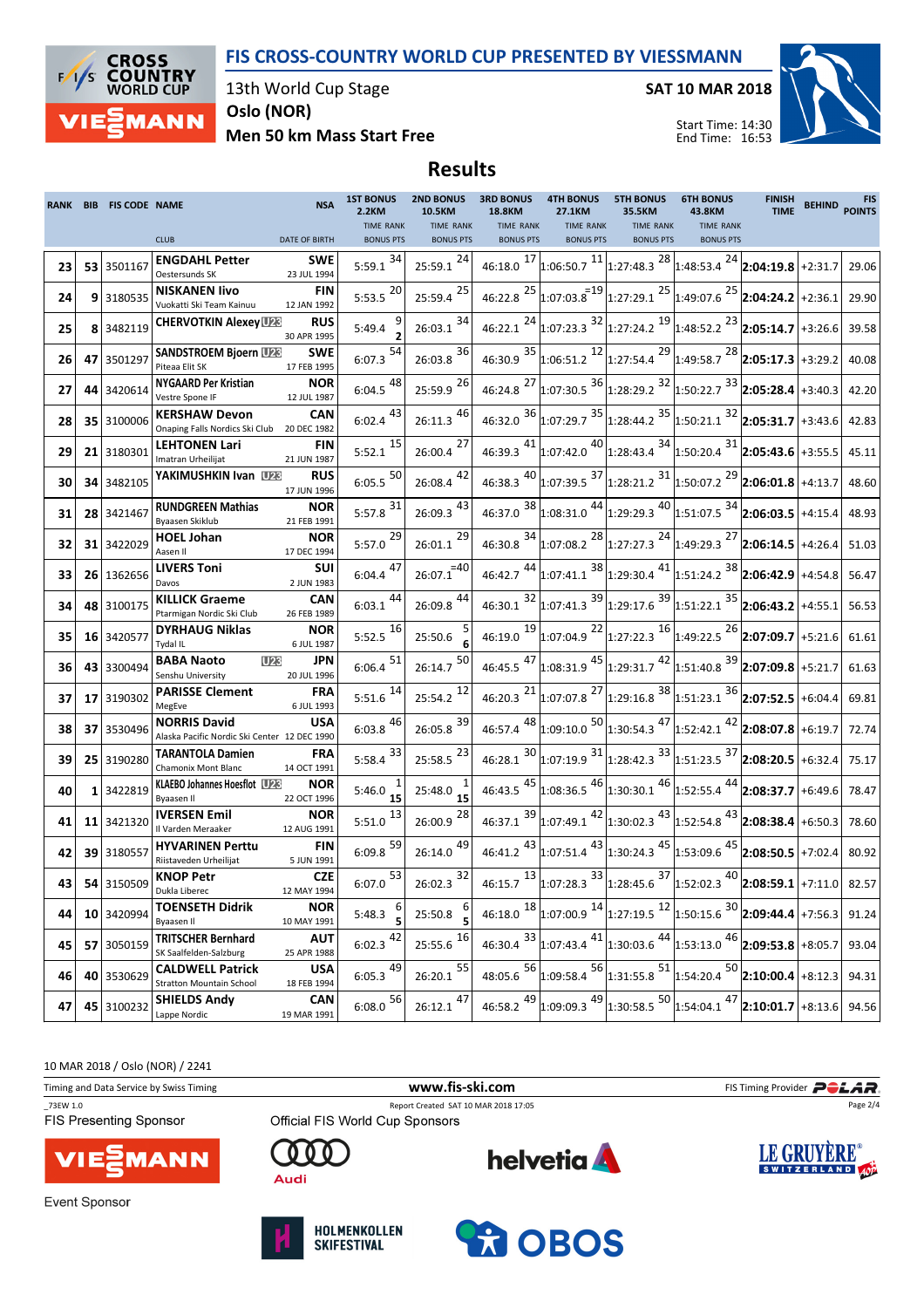FIS CROSS-COUNTRY WORLD CUP PRESENTED BY VIESSMANN



13th World Cup Stage

SAT 10 MAR 2018



Oslo (NOR)

Men 50 km Mass Start Free

## Results

| <b>RANK</b>           | <b>BIB</b> | <b>FIS CODE NAME</b> | <b>NSA</b>                                                                                       | <b>1ST BONUS</b><br>2.2KM | <b>2ND BONUS</b><br><b>10.5KM</b> | <b>3RD BONUS</b><br><b>18.8KM</b> | <b>4TH BONUS</b><br><b>27.1KM</b> | <b>5TH BONUS</b><br>35.5KM                                                                                                                | <b>6TH BONUS</b><br>43.8KM | <b>FINISH</b><br><b>TIME</b> | BEHIND POINTS | <b>FIS</b> |
|-----------------------|------------|----------------------|--------------------------------------------------------------------------------------------------|---------------------------|-----------------------------------|-----------------------------------|-----------------------------------|-------------------------------------------------------------------------------------------------------------------------------------------|----------------------------|------------------------------|---------------|------------|
|                       |            |                      |                                                                                                  | <b>TIME RANK</b>          | <b>TIME RANK</b>                  | <b>TIME RANK</b>                  | <b>TIME RANK</b>                  | <b>TIME RANK</b>                                                                                                                          | <b>TIME RANK</b>           |                              |               |            |
|                       |            |                      | <b>CLUB</b><br><b>DATE OF BIRTH</b>                                                              | <b>BONUS PTS</b>          | <b>BONUS PTS</b>                  | <b>BONUS PTS</b>                  | <b>BONUS PTS</b>                  | <b>BONUS PTS</b>                                                                                                                          | <b>BONUS PTS</b>           |                              |               |            |
| 48                    |            | 38 3190398           | <b>LAPIERRE Jules</b><br>U <sub>23</sub><br><b>FRA</b><br>Ski Nordique chartrousin<br>2 JAN 1996 | 10<br>5:49.6              | 25:53.0                           | 46:14.8 $\frac{10}{1}$ 1:06:49.3  |                                   | $\frac{9}{2}$ 1:28:16.9 $\frac{30}{1}$ 1:52:41.5 $\frac{41}{2}$ 2:10:25.1 +8:37.0 99.04                                                   |                            |                              |               |            |
| 49                    |            | 46 3150070           | <b>CZE</b><br><b>RAZYM Ales</b><br>19 AUG 1986<br>Sport Club Plzen                               | 36<br>6:00.0              | 53<br>26:18.1                     | $46:58.9$ $\overline{50}$         | $\sum_{1:09:07.8}^{17}$           | $1:30:56.9$ <sup>48</sup> 1:54:06.5 <sup>49</sup> 2:11:08.1 +9:20.0 107.28                                                                |                            |                              |               |            |
| 50                    |            | 55 3150570           | <b>U23</b><br><b>CZE</b><br><b>NOVAK Michal</b><br>LK Slovan Karlovy Vary<br>26 OCT 1996         | 37<br>6:00.1              | $26:24.0$ <sup>57</sup>           |                                   |                                   | 48:03.2 $\frac{53}{1:09:56.6}$ $\frac{54}{1:32:01.5}$ $\frac{53}{1:55:30.5}$ $\frac{51}{2:12:05.3}$ $\frac{1}{10:17.2}$ 118.24            |                            |                              |               |            |
| 51                    |            | 49 3530489           | <b>USA</b><br><b>HOFFMAN Noah</b><br>1 AUG 1989<br>Ski and Snowboard Club Vail                   | $6:00.9$ <sup>39</sup>    | $26:10.5$ <sup>45</sup>           |                                   |                                   | 46:59.6 $^{51}$ 1:09:08.2 $^{48}$ 1:30:57.8 $^{49}$ 1:54:05.3 $^{48}$ 2:12:16.0 10:27.9 120.29                                            |                            |                              |               |            |
| 52                    |            | 50 3530713           | <b>BOLGER Kevin</b><br><b>USA</b><br>Sun Valley Ski Education Fnd<br>11 APR 1993                 | $6:08.9$ <sup>57</sup>    | $26:38.5$ <sup>59</sup>           |                                   |                                   | 48:18.2 57 1:10:06.5 57 1:31:57.0 52 1:56:11.9 52 2:14:32.3 12:44.2 146.40                                                                |                            |                              |               |            |
| 53                    |            | 61 3320185           | <b>KOR</b><br><b>U23</b><br><b>KIM Magnus</b><br>21 JUL 1998                                     | $6:03.2 \frac{45}{1}$     | 56<br>26:21.0                     |                                   |                                   | 48:03.1 $52 $ 1:09:54.8 $52 $ 1:33:39.2 $56 $ 1:58:07.8 $54 $ 2:15:07.9 13:19.8 153.22                                                    |                            |                              |               |            |
| 54                    |            | 56 3490145           | <b>ESP</b><br><b>ROJO Imanol</b><br>ALPINO UZTURRE-RFEDI<br>30 NOV 1990                          | $6:01.7 \frac{41}{1}$     | 52<br>26:18.0                     |                                   |                                   | 48:04.0 $^{54}$ 1:09:57.4 $^{55}$ 1:33:28.8 $^{55}$ 1:57:55.0 $^{53}$ 2:15:27.1 + 13:39.0 156.89                                          |                            |                              |               |            |
| 55                    |            | 59 3181007           | <b>VUORELA Markus</b><br><b>FIN</b><br>Jamin Janne<br>28 MAY 1996                                | 58<br>6:09.0              | $26:17.3$ <sup>51</sup>           |                                   |                                   | 48:04.9 55 1:09:55.8 53 1:32:59.6 54 1:58:08.7 55 2:16:01.5 14:13.4 163.48                                                                |                            |                              |               |            |
| 56                    |            | 60 3180978           | <b>FIN</b><br><b>GUMMERUS Lauri W&amp;</b><br>Nivalan Urheilijat<br>5 FEB 1996                   | $6:12.3$ $\overline{60}$  | 60<br>27:47.0                     |                                   |                                   | 50:25.5 $\frac{59}{1:12:48.2}$ $\frac{60}{1:35:55.8}$ $\frac{57}{1:59:52.3}$ $\frac{56}{2:16:55.6}$ $\frac{1}{1:07.5}$ $\frac{1}{173.85}$ |                            |                              |               |            |
| 57                    |            | 58 3501356           | <b>DANIELSSON Filip U28</b><br><b>SWE</b><br>SK Bore<br>15 NOV 1996                              | 52<br>6:06.4              | 58<br>26:32.8                     |                                   |                                   | 49:14.9 $\frac{58}{1:12:47.7}$ $\frac{59}{1:37:09.7}$ $\frac{59}{2:02:39.5}$ $\frac{57}{2:21:13.1}$ $\frac{1}{1:9:25.0}$ 223.18           |                            |                              |               |            |
| 58                    |            | 15 3420961           | <b>KROGH Finn Haagen</b><br><b>NOR</b><br>Tverrelvdalen II<br>6 SEP 1990                         | $6:12.8$ $61$             | $27:47.7$ <sup>61</sup>           |                                   |                                   | 50:48.4 $^{60}$ 1:12:45.5 $^{58}$ 1:36:51.5 $^{58}$ 2:04:58.8 $^{58}$ 2:23:07.4 $\frac{1}{2}$ 1:19.3 245.07                               |                            |                              |               |            |
|                       |            |                      |                                                                                                  |                           |                                   |                                   |                                   |                                                                                                                                           |                            |                              |               |            |
| <b>Did Not Finish</b> |            |                      |                                                                                                  |                           |                                   |                                   |                                   |                                                                                                                                           |                            |                              |               |            |
|                       |            | .                    | <b>GER</b><br><b>BOEGL Lucas</b>                                                                 |                           | -------------                     |                                   |                                   |                                                                                                                                           |                            |                              |               |            |

| 19 3200205   | <b>BOEGL Lucas</b>                                        | <b>GER</b>                |             | 5:55.5 25 26:01.7 30 46:40.4 | 1:09:10.851  |
|--------------|-----------------------------------------------------------|---------------------------|-------------|------------------------------|--------------|
|              | SC Gaissach                                               | 14 JUN 1990               |             |                              |              |
| 36 3020003   | <b>ESTEVE ALTIMIRAS Irineu WEB</b><br>NEC.                | <b>AND</b><br>21 JUN 1996 |             | 5:53.1 18 25:54.9 14 46:16.4 | 1:06:53.8 13 |
| $52$ 3530120 | <b>HAMILTON Simeon</b><br><b>Stratton Mountain School</b> | <b>USA</b><br>14 MAY 1987 | $6:01.5$ 40 | 26:19.2.54                   |              |

## Jury Decision

Verbal Warning - Did not follow the marked course ESTEVE ALTIMIRAS Irineu AND Yellow card - Did not follow the marked course ESTEVE ALTIMIRAS Irineu AND

10 MAR 2018 / Oslo (NOR) / 2241

Timing and Data Service by Swiss Timing **Filter and Data Service by Swiss Timing Provider** Page 3/4

\_73EW 1.0 Report Created SAT 10 MAR 2018 17:05 **FIS Presenting Sponsor** 





**Event Sponsor** 



O  $\Gamma$ 

Audi



**ROBOS**